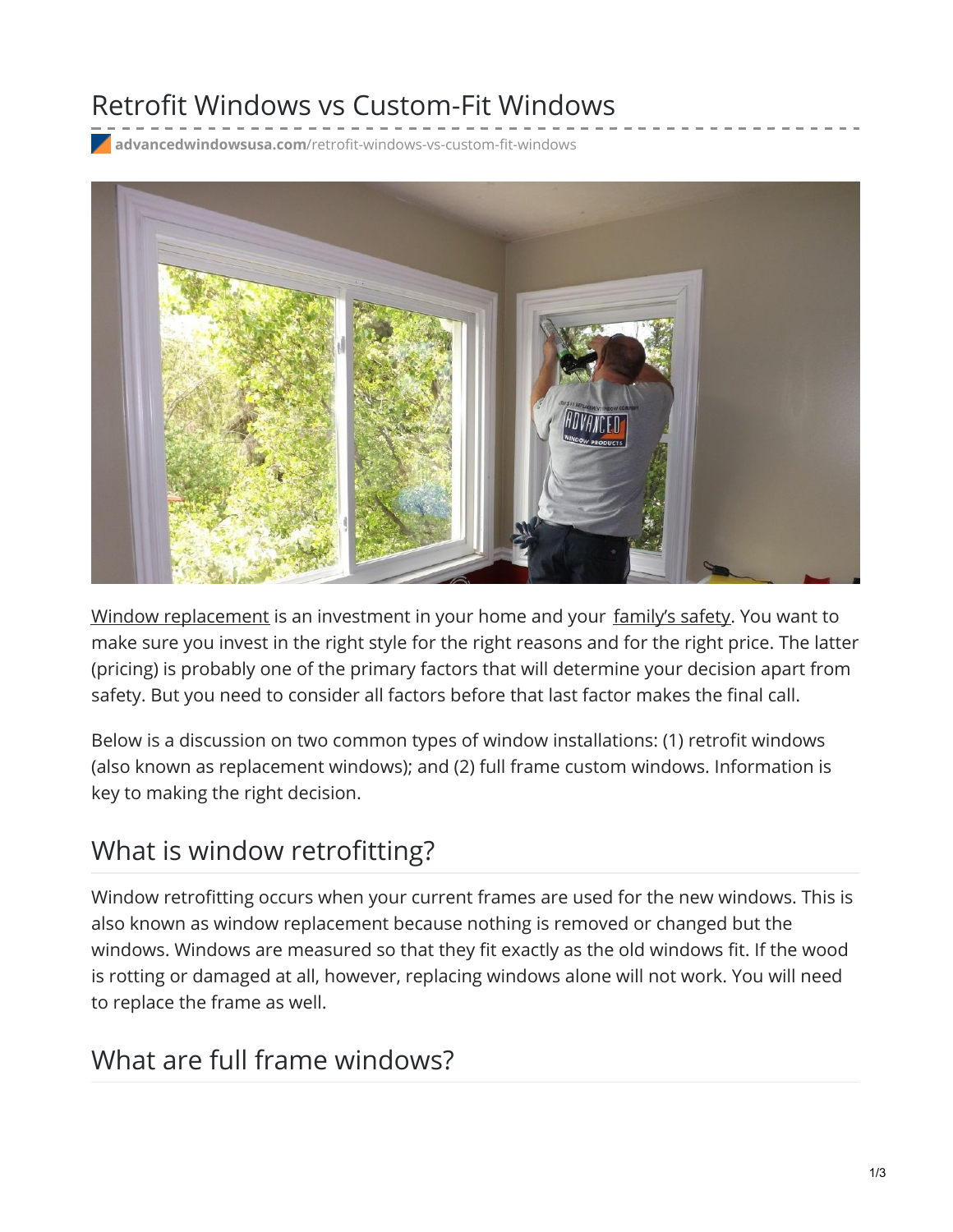Full frame installation occurs when the entire window frame, lower and upper sash, trimming, casings, sill, and frame are removed and replaced. There is a wide range of options for persons who want to to completely replace their windows and frames. You do not have to stay with the design you once had, but you can if that's what you want. You have more choices with full frame windows, like [casement](https://advancedwindowsusa.com/casement-windows-utah-imperial-line), [single](https://advancedwindowsusa.com/single-slider-windows) slider, double slider, [single-hung](https://advancedwindowsusa.com/single-hung-windows), [double-hung,](https://advancedwindowsusa.com/custom-shaped-windows) bay [windows](https://advancedwindowsusa.com/bay-windows-vs-bow-windows), tilt and [turn](https://advancedwindowsusa.com/tilt-turn-windows), and even customized replacement window options. The overall finished product is also neater, sleeker, and tighter, making it stronger and more economically sound.

### Retrofitted versus Full Frame Windows in Utah: the Pros & Cons

There are advantages and disadvantages to both types of installations. Here is a quick breakdown of what those look like.

#### Retrofit Window Advantages

- Cost-effective if you are on a tight budget; it's cheaper than full frame windows.
- Best when you have time restraints and need the windows replaced quickly.
- It keeps the same look and feel of your home.

#### Full Frame Window Advantages

- Newer windows are safer and keep the integrity of the home more secure (as well as everyone inside the home).
- This process addresses any rotting in the window frame and removes it.
- The glass is usually wider, providing for a fuller viewing area.
- The replacement of the entire frame and window together creates helps with weather tightness.
- You can choose to either keep the same look of the existing window or go with a new look altogether to give your home new character.

#### Retrofit Window Disadvantages

- If the home is old, then there is likely some rotting or damage to things like the casings, molding, etc., and replacing the window alone will not address the rotting wood.
- The look of your home remains the same; there's no new character added.

#### Full Frame Window Disadvantages

The costs are higher than simply replacing the glass, but you get a lot more with that replacement.